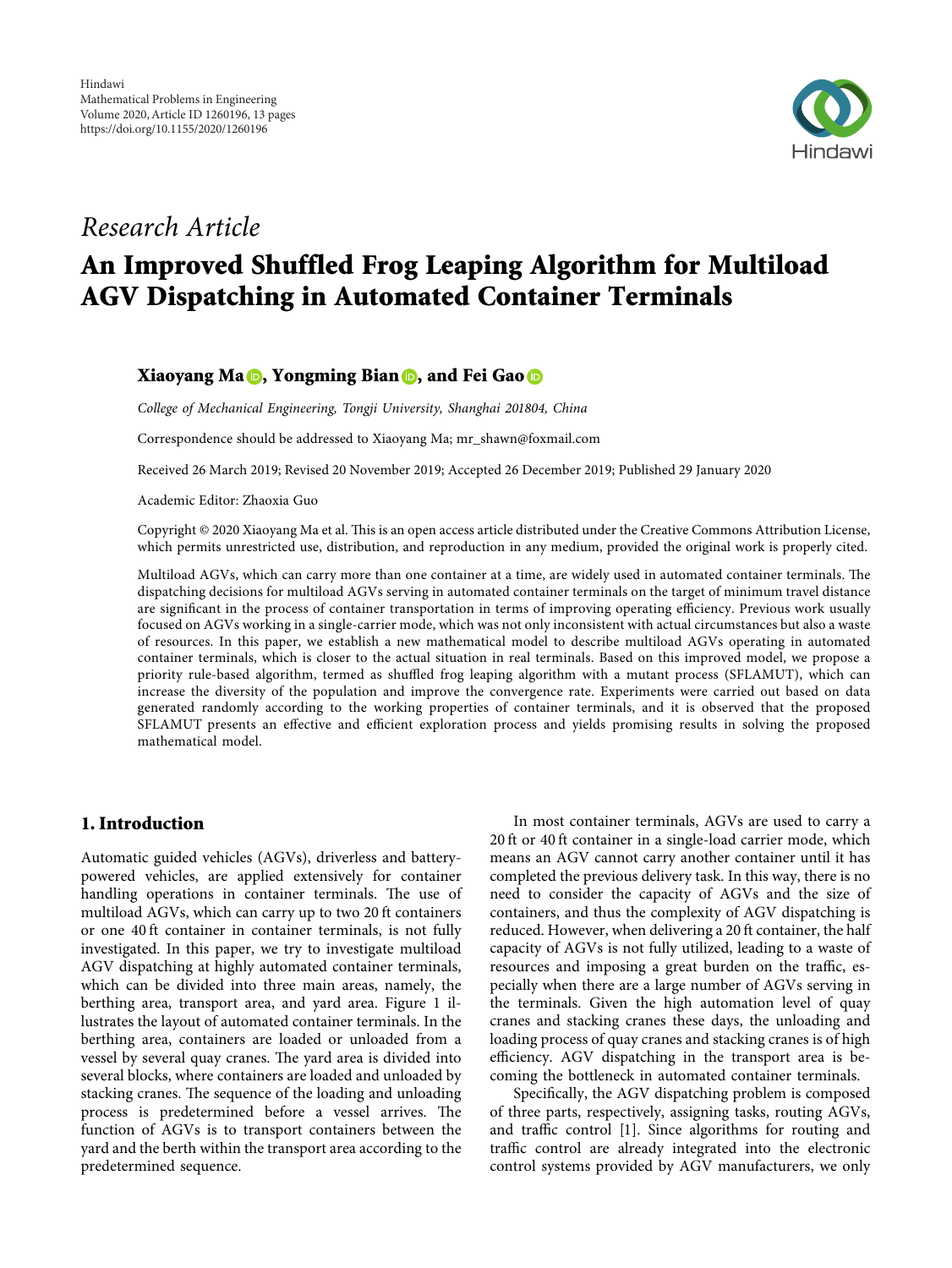<span id="page-1-0"></span>

FIGURE 1: The layout of automated container terminals.

focus on algorithms for assigning tasks in automated container terminals. In the case of single-load AGVs, which can only carry one container at a time, the task assignment problem can be seen as the classical  $m : n$  assignment problem without considering the sequence of the pickup and delivery operations. While referring to multiload AGVs, the task assignment problem is more complicated, as we may not only take the capacity of AGVs and the size of containers (20 ft or 40 ft) into consideration but also develop a pickup-delivery rule to determine the sequence of carrying out pickup tasks and delivery tasks, which dramatically increases the space complexity and time complexity of this problem.

In order to improve the operation efficiency further, we establish a new mathematical model to describe the multiload AGV dispatching problem in automated container terminals. Based on the new model, we propose an improved shuffled frog leaping algorithm, which can increase the diversity of the population and exploit the potential to find the globally optimal solution to the dispatching problem.

The rest of this article is presented as follows: in Section 2, we provide a comprehensive view of existing works. In Section [3,](#page-2-0) we describe the multiload AGV dispatching problem we try

to address in detail and establish a mathematical model based on the dispatching process we developed. The improved shuffled frog leaping algorithm used to solve the model is presented in Section [4.](#page-4-0) Finally, the computational experimental results of different algorithms are compared in Section [5](#page-8-0), and conclusions are made in Section [6.](#page-12-0)

## **2. Related Works**

*2.1. Research on AGV Dispatching Problems.* AGV dispatching has been studied extensively in the past decades. However, most of the studies focused on single-load AGV dispatching, assuming that there is only one type of container in the terminal, which is not the case in real practice. Bish et al. [\[2\]](#page-12-0) divided the AGV problem into three subproblems, including assignment, scheduling, and routing. Based on the subproblems Bish et al. raised, the following researchers had made a further study. Zaghdoud et al. [[3\]](#page-12-0) proposed a hybrid approach that combined the Dijkstra algorithm, genetic algorithm, and a heuristic method to solve the assignment of containers to AGVs problem. Angeloudis and Bell [[4](#page-12-0)] proposed a flexible dispatching algorithm along with a new AGV dispatching approach for job assignments problems in container terminal settings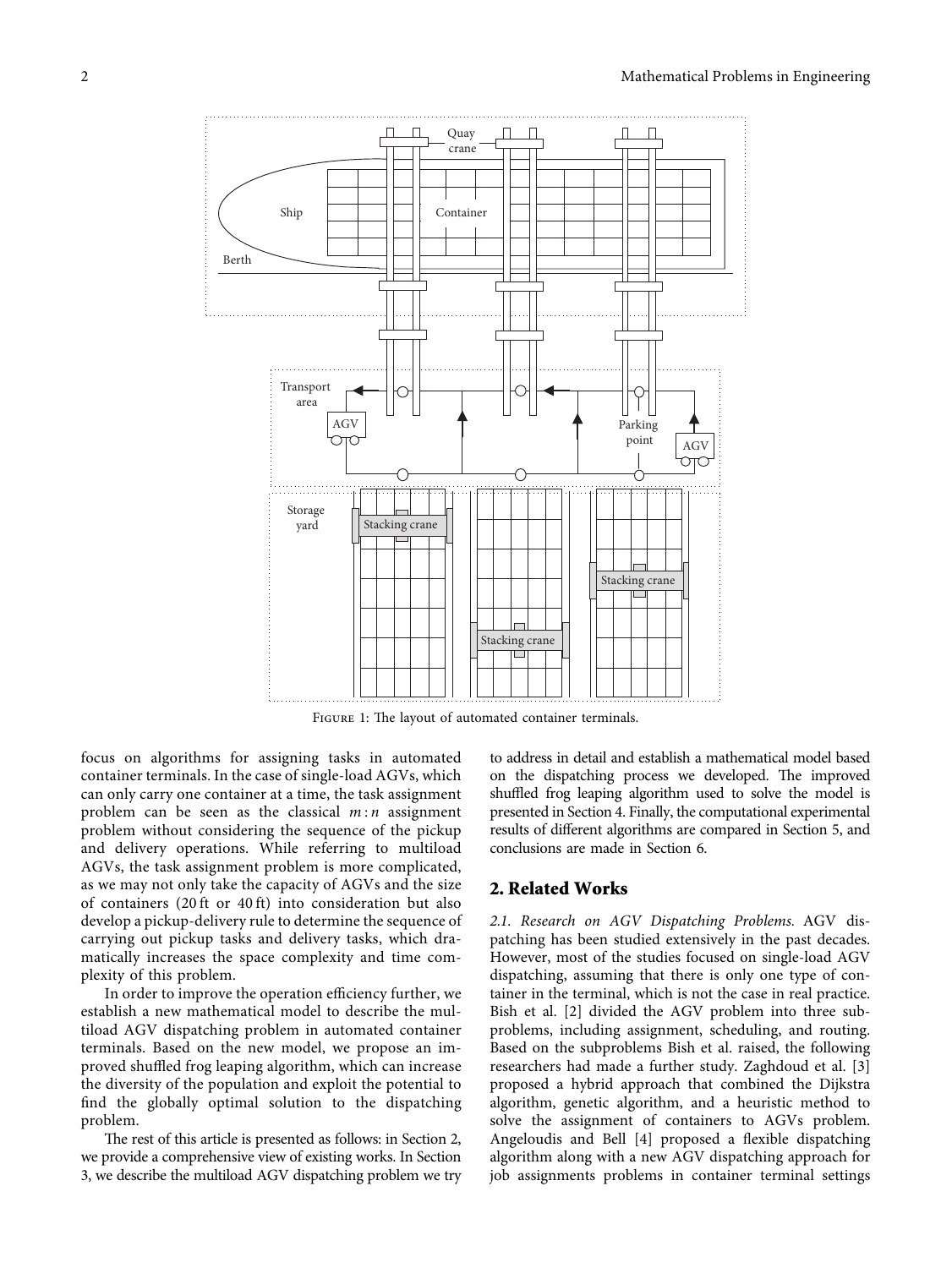<span id="page-2-0"></span>under various conditions of uncertainty. Rashidi and Tsang [\[5](#page-12-0)] addressed a scheduling problem for automated guided vehicles in container terminals by designing an extended network simplex algorithm (NSA+); however, it was proved to be time-consuming when solving problems with a large number of tasks. Miyamoto and Inoue [\[6](#page-12-0)] formulated the dispatch and conflict-free routing problem of capacitated AGV systems (DCFRPC) as an integer program and proposed local/random search methods. A two-stage ant colony algorithm (ACA) was proposed by Saidi-Mehrabad et al. [[7\]](#page-12-0) to address the combinatorial problem of job shop scheduling and conflict-free routing.

*2.2. Research on Multiload AGV Dispatching Problems.* Recently, as the latest trend in transfer equipment, the multiload AGVs show enormous potential in improving the operation efficiency of automated container terminals. Grunow et al. [[1\]](#page-12-0) developed a flexible priority rule-based approach for both single and dual-load vehicles and analyzed the MILP model in different scenarios concerning the total lateness of the AGVs. By combining different pickupdispatching rules, Azimi et al. [\[8](#page-12-0)] generated several control strategies and determined the best control strategy in terms of different criteria such as system throughput (ST), mean flow time of parts (MFTP), mean tardiness of parts (MTP), and AGV idle time (AGVIT). Fazlollahtabar et al. [[9\]](#page-12-0) proposed a mathematical program and an optimization method in two stages, namely, searching the solution space and finding optimal solutions, by minimizing the penalized earliness and tardiness. Chawla et al. [\[10](#page-12-0)] presented the modified memetic particle swarm optimization algorithm (MMPSO), which is a combination of particle swarm optimization (PSO) for global search and memetic algorithm (MA) for local search, for scheduling of multiload AGVs in the flexible manufacturing systems. Ho and Liu [[11\]](#page-12-0) addressed the problem of load selection and pickup-dispatching of multiple-load AGVs by proposing various loadselection rules and pickup-dispatching rules, aiming at understanding not only the performance of load-selection rules and pickup-dispatching rules in two performance criteria (throughput and tardiness) but also the effects that pickup-dispatching rules and load-selection rules have on each other's performance. Ho and Liu [[12\]](#page-12-0) also focused on the pickup-dispatching problem, for which nine pickup rules are proposed and studied in different performance measures, e.g., the system's throughput, the mean flow time of parts, and the mean tardiness of parts. Huo and Hu [[13\]](#page-12-0) established a mixed-integer linear programming model for multiload AGV dispatching and solved it by applying the genetic algorithm. Huo et al. [[14\]](#page-12-0) proposed GUROBI and the genetic algorithm to solve the single-load and multiload AGV dispatching problem and tested and verified the superiority of multiload AGV.

*2.3. Intelligent Optimization Algorithms.* In order to address the multiload AGV dispatching problem efficiently and effectively, developing an appropriate algorithm is necessary. Previous work usually concentrated on the genetic

algorithm, which can fall into a local optimum easily, especially when solving complicated problems. Some research shows that intelligent optimization algorithms can address many complicated computing problems efficiently. Among them, shuffled frog leaping algorithm (SFLA) is one of the most commonly used algorithms, which can improve the searching ability theoretically. However, the iterative times will increase as the problem becomes more complicated when SFLA converges to the global optimum solution [\[15\]](#page-12-0). Later, Niknam et al. [\[16](#page-12-0)] integrated a mutant process into SFLA to increase the diversity of the frog population, which can improve the searching ability of the global optimum solution. However, improving the convergence rate of the problem with large scale and high complexity is still needed. Quantum computation has many advantages, such as diversity and parallelism. Therefore, the intelligent optimization algorithm and quantum computation are combined to generate the quantum-inspired algorithm which attracts extensive attention in the field. The quantum-inspired algorithm is mainly based on the advantages of quantum diversity, which has a relatively large searching space in a small-scale range. The authors of References [[17, 18\]](#page-12-0) proposed a quantum-inspired shuffled frog leaping algorithm (QSFLA) to improve the diversity further. However, it increases the randomness of the solution which leads to the slowness of convergence speed. To solve the randomness of the solution, Sun et al. [\[19](#page-12-0)] once proposed quantum-behaved particle swarm optimization (QPSO) based on delta potential well, the solution space of which is transformed from quantum space into real space. Subsequently, Li et al. [[20](#page-12-0)] further proposed QPSO for continuous space optimization. Quantum bit's phase was used to describe the solution updated by the quantum rotation gate, which is used as a mutant process to avoid falling into the local optimum solution and improve the convergence speed.

From the study of previous works, it is learned that multiload AGV dispatching in automated container terminals is not fully investigated. Considering the research gap, we establish an improved mathematical model to describe the multiload AGV dispatching problem and propose a new algorithm to find a better solution to this model.

## **3. Problem Statement**

In the case we consider, the multiload AGVs serving in container terminals can carry one 40 ft container or two 20 ft containers at one time, so we mainly focus on the dispatching problem of multiload AGVs which can carry up to two containers at a time and describe this kind of problem in details in this section.

A new assignment of tasks to available AGVs has to be determined, every moment a dispatching request is initiated. The definition of the multiload AGVs' availability is sparklingly important in this case. The concept of the availability of multiload AGVs has been introduced by Grunow et al. [\[1](#page-12-0)]. An AGV is considered unavailable if its capacity is fully utilized by the tasks assigned to it, otherwise available if an AGV can provide capacity partially or fully.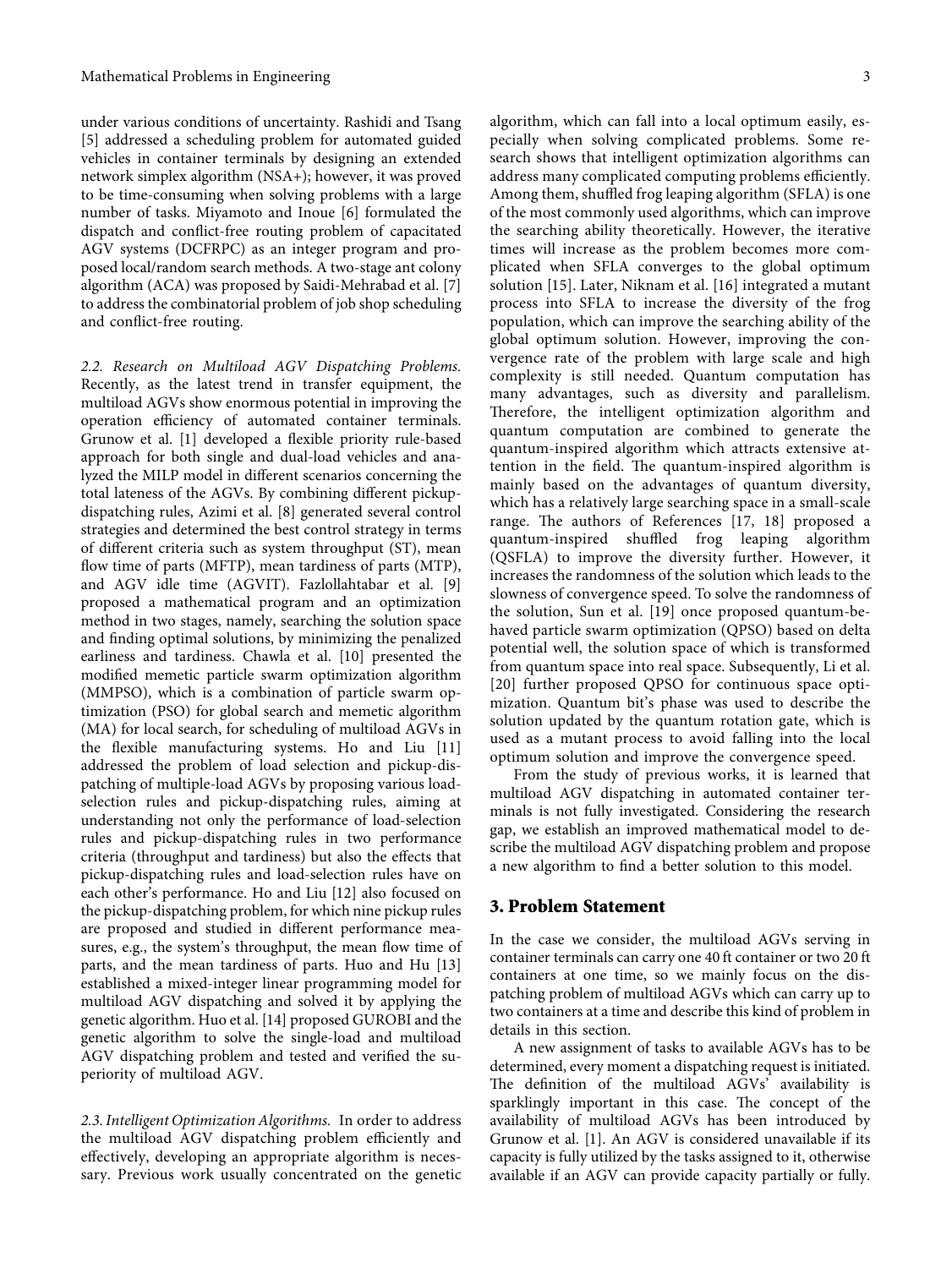Based on the availability status of vehicles Grunow et al. proposed, we investigate the dispatching process and availability status of multiload AGVs further. An AGV is fully available after it unloads a 40 ft container or the second 20 ft container or two 20 ft containers simultaneously, and an AGV is partially available after loading the first 20 ft container. On the contrary, an AGV is unavailable after loading the second 20 ft container or a 40 ft container or two 20 ft containers simultaneously. As presented in Figure 2, different kinds of lines represent different kinds of status. The solid line means that the AGV is not available both during the trip to the next stop and at the next stop, while the dotted line and dashed line represent that the AGV is fully available or partially available, respectively. For an AGV with a different status, tasks at the next stop vary. A fully available AGV can carry a 40 ft container or a 20 ft container or two 20 ft containers simultaneously, and a partially available AGV is allowed to load a second 20 ft container or unload the first 20 ft container it carries. However, an unavailable AGV can only carry out the delivery task to unload the container after finishing the previous pickup task. In order to determine which type of container should be carried and whether the next task is a pickup task or a delivery task, we develop a priority rule presented in the subsequent sections.

Based on the multiload AGV dispatching process stated above, we formulate the mathematical model of the dispatching problem as follows, together with corresponding assumptions. The formulated dispatching problem is subjected to several constraints and optimized for minimum travel distance.

3.1. Basic Assumptions. The following assumptions are considered in the present study:

- (1) At the initial stage, all of the AGVs are empty and are in the waiting place
- $(2)$  The distance between two points is known in advance, and AGVs travel from one point to another point through the predetermined guide path
- $(3)$  The location and number of delivery points and pickup points are fixed during the whole dispatching process
- $(4)$  The number of AGVs is also fixed
- (5) Quay cranes, yard cranes, and multiload AGVs are reliable
- $(6)$  There is no task preemption
- $(7)$  There is no traffic congestion
- (8) After completing all the tasks, the AGVs will travel to the waiting place

*3.2. Model Formulation.* Before introducing the newly proposed mathematical model, the following notation has to be defined.

Parameters include the number of tasks, the number of AGVs, the node-set of all task points for  $AGV_k$ , all available routes for  $AGV_k$ , the maximum capacity of  $AGV_k$ , and the

#### <span id="page-3-0"></span>4 Mathematical Problems in Engineering



FIGURE 2: The dispatching process of a multiload AGV and its availability status.

traveling distance between different task points, which are known in advance according to the operation plan of automated container terminals. The detailed descriptions are shown below:

#### *3.2.1. Parameters*

*n*: number of tasks

*u*: number of task points (including pickup points, delivery points, starting point, and termination point) *K*: number of AGVs

*P*: node-set of pickup points

*D*: node-set of delivery points

 $T = P \cup D$ : set of nodes for all task points

*Pk*: node-set of pickup points for AGV*<sup>k</sup>*

 $D_k$ : node-set of delivery points for  $AGV_k$ 

 $T_k = P_k \cup D_k$ : node-set of pickup and delivery points for AGV*<sup>k</sup>*

*sk*: starting point of AGV*<sup>k</sup>*

 $d_k$ : termination point of AGV<sub>k</sub>

 $V_k = T_k \cup \{s_k, d_k\}$ : node-set of all task points for AGV<sub>k</sub>

 $A_k = V_k \times V_k$ : all available routes for  $AGV_k$ 

 $C_k$ : the maximum capacity of AGV<sub>k</sub>

 $d_{i,j,k}$ : the traveling distance between points *i* and *j* 

Nodes *i* and  $n + i$ : the pickup and delivery point of the *i*th task, respectively

 $n_i$ : the number of containers transported from point  $i$  to point  $n + i$ 

Decision variables include the routes  $AGV_k$  visits, the number of containers AGV*<sup>k</sup>* carries, and the type of container loaded by  $AGV_k$ , which are determined according to the shortest distance rule proposed in Section [4](#page-4-0). The detailed descriptions are presented below:

#### *3.2.2. Decision Variables*

 $x_{i,j,k}$ : the route AGV<sub>k</sub> visits. Initially,  $x_{i,j,k} = 0$ . If AGV<sub>k</sub> moves from point *i* to point *j*  $((i, j) \in A_k)$ ,  $x_{i,j,k} = x_{i,j,k} + 1.$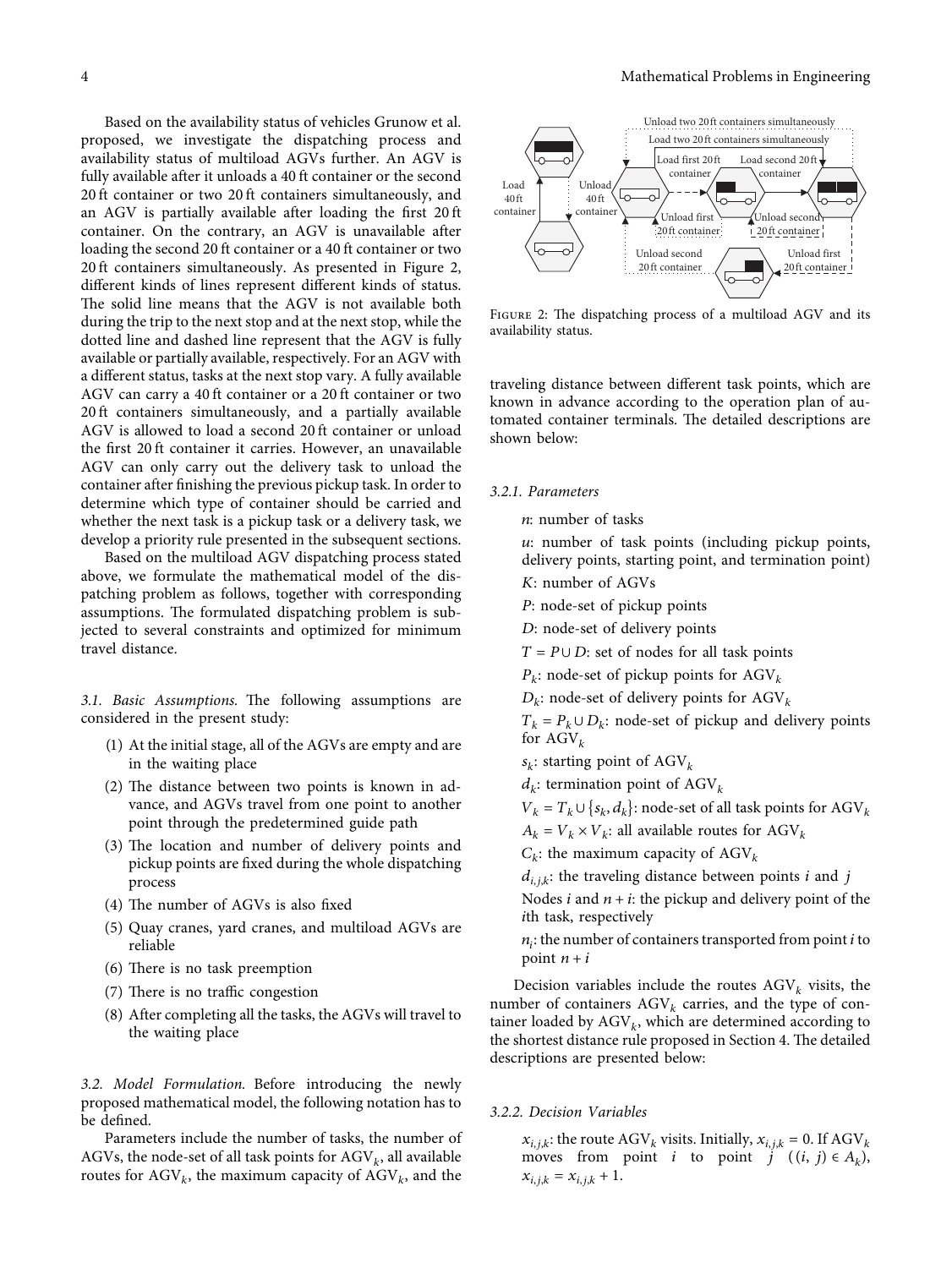<span id="page-4-0"></span> $l_{i,k}$ : the number of containers  $AGV_k$  carries, after completing the task at point *i*. Initially,  $l_{i,k} = 0$ .

 $s_{i,k}$ : the type of container loaded at point *i* by  $AGV_k$ . If it is 40 ft,  $s_{i,k} = 1$ . If it is 20 ft,  $s_{i,k} = 0$ .

Applying the above notation, multiload AGV dispatching problem in container terminals can be formulated as an integer programming model. The objective function and constraints of the problem are presented as follows:

#### *3.2.3. Objective Function*

$$
F = \text{minimize} \sum_{k \in K} \sum_{(i,j) \in A_k} d_{i,j,k} x_{i,j,k}.
$$
 (1)

*3.2.4. Constraints*

$$
\sum_{j\in P_k\cup\{d_k\}} x_{s_k,j,k} = 1, \quad \forall k \in K,
$$
\n(2)

$$
\sum_{i\in D_k\cup\{\mathbf{s}_k\}} x_{i,d_k,k} = 1, \quad \forall k \in K,
$$
\n(3)

$$
\sum_{k \in K} \sum_{j \in T_k \cup \{d_k\}} x_{i,j,k} = 1, \quad \forall i \in P_k,
$$
\n(4)

$$
\sum_{j\in T_k} x_{i,j,k} - \sum_{j\in T_k} x_{j,n+i,k} = 0, \quad \forall k \in K, i \in P_k,
$$
\n(5)

 $\sum$ *i*∈ $T_k$  ∪  $\{s_k\}$  $x_{i,j,k}$  −  $\sum$ *i*∈*T<sub>k</sub>* ∪ { $d_k$ } *x*<sub>*j,i,k*</sub> = 0*,* ∀*k* ∈ *K, j* ∈ *T<sub>k</sub>*, (6)

$$
\sum_{j=n+i} x_{i,j,k} = 1, \quad \forall k \in K, \, i \in \big\{ P_k \colon s_{i,k} = 1 \big\}, \quad \text{ (7)}
$$

$$
\sum_{j \in P_k} x_{i,j,k} + \sum_{j=n+i} x_{i,j,k} = 1, \quad \forall k \in \{K: l_{i,k} = 1\},
$$
  

$$
i \in \{P_k: s_{i,k} = 0\},
$$
 (8)

$$
x_{i,j,k}\left(l_{i,k}-n_i-l_{j,k}\right)=0, \quad \forall k \in K, \ (i, j) \in A_k,
$$

$$
n_i \le l_{i,k} \le C_k, \quad \forall k \in K, \ i \in P_k,\tag{10}
$$

$$
0 \le l_{n+i,k} \le C_k - n_i,
$$
  
\n
$$
\forall k \in K, n+i \in D_k,
$$
\n(11)

(9)

$$
l_{s_k,k} = 0, \quad \forall k \in K,
$$
\n(12)

$$
l_{d_k,k} = 0, \quad \forall k \in K. \tag{13}
$$

Equation (1) is the objective function that minimizes total travel distances. Equations (2) and (3) are the constraints on the beginning and the end of the stage, which indicates that multiload AGVs must start traveling from the starting point before performing any tasks and move to the termination point to wait for the new pickup request after completing all tasks. Equation (4) illustrates that every task can only be executed once by one AGV. Equation (5) ensures that the pickup and delivery task of a container must be carried out by one AGV. Equation (6) means that if an AGV arrives at a task point, it will exit that point. Equations (7) and (8) are constraints on the sequence of delivery tasks and pickup tasks, which indicates that an AGV must go to the associated delivery point to unload the container if it has just loaded a 40 ft container, and an AGV can visit the associated delivery point or any pickup point where 20 ft containers are waiting to be loaded after loading a 20 ft container. Equations (9)∼(13) are constraints on the capacity of an AGV, which illustrate that the number of containers carried by the AGV will never exceed its capacity and the number of containers transported by the AGV from one point to another point will never exceed its load.

## **4. Shuffled Frog Leaping Algorithm with a Mutant Process (SFLAMUT)**

Multiload AGVs are assigned several tasks in the very beginning, and then each AGV carries out the tasks assigned according to a predetermined AGV control process, which works as a rule giving multiload AGV guidance about task determination (whether a delivery task or a pickup task is performed). To solve the model established above, we propose a priority rule-based algorithm, called shuffled frog leaping algorithm with a mutant process (SFLAMUT), which conforms to the shortest distance rule and an improved shuffled frog leaping scheme.

The shortest distance rule, under which the multiload AGV will give priority to the containers in the nearest pickup point or delivery point, has been proved to have the best throughput performance in AGV dispatching problem [\[12](#page-12-0)]. Therefore, we adopt the shortest distance rule as our dispatching rule and design the multiload AGV control process based on this rule. When the operation begins, every AGV performs the pickup task or delivery task by following the control process illustrated in Figure [3](#page-5-0).

SFLAMUT, based on the shuffled frog leaping scheme, is designed to address the integer programming problem as Section [3.2](#page-3-0) stated, which has fast convergence speed and powerful searching ability to find the global optimum solution.

*4.1. Population Initialization.* Assuming that the number of tasks is *l*, the number of AGVs is *k*, the frog population size is *F*, and the number of subgroups is *m*. Set the state of the *i*th frog as  $N_i = [n_{i1}, n_{i2}, \dots, n_{il}]$ , and the fitness value of its position as fitness<sub>i</sub> =  $f(N_i)$ . The state of every frog in the frog population is initialized randomly. All frogs are sorted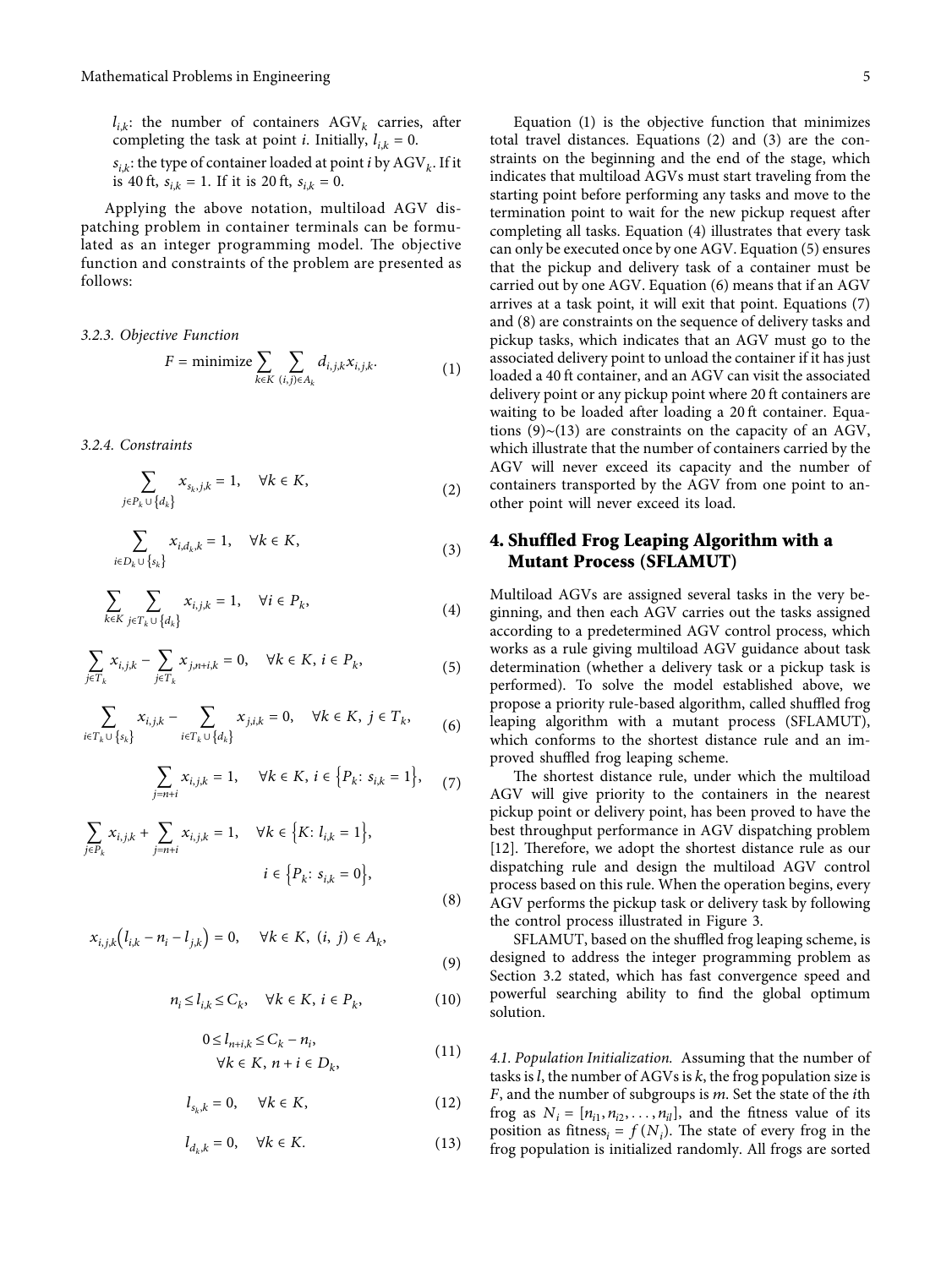<span id="page-5-0"></span>

FIGURE 3: The multiload AGV control process.

in the ascending order according to the fitness value, before being divided into *m* subgroups containing *s* frogs, where  $m \times s = F$ . The grouping process is stated as follows: the first frog is assigned to the first subgroup, the second frog is assigned to the second subgroup, . . . , the *m*th frog is assigned to the *m*thsubgroup, the  $(m + 1)$ th frog is assigned to the first subpopulation, . . . , and so on, until every frog individual in the frog population is assigned to a subgroup. The whole frog population can be expressed as follows:

$$
P = \begin{bmatrix} n_{11} & n_{12} & \cdots & n_{1j} & \cdots & n_{1l} \\ n_{21} & n_{22} & \cdots & n_{2j} & \cdots & n_{2l} \\ \vdots & \vdots & \vdots & \vdots & \vdots & \vdots \\ n_{i1} & n_{i2} & \cdots & n_{ij} & \cdots & n_{il} \\ \vdots & \vdots & \vdots & \vdots & \vdots & \vdots \\ n_{F1} & n_{F2} & \cdots & n_{Fj} & \cdots & n_{Fl} \end{bmatrix},
$$
 (14)

where  $n_{ij} \in [1, k]$  is the serial number of an AGV, representing a specific AGV.

*4.2. Fitness Function Calculation Based on the Shortest Distance Rule.* The fitness function is mainly used to evaluate the frog position, which reflects the extent that the frog is near the best solution. The fitness value of a frog is derived from the objective function shown in equation [\(1](#page-4-0)), which is calculated by following the multiload AGV control process based on the short distance rule (illustrated in Figure 3). The relationship between the fitness function and objective function is shown below.  $F_{GA}$  represents the best solution the genetic algorithm generates:

$$
fitness = \frac{F}{F_{GA}}.
$$
 (15)

The pseudocode of the shortest distance rule and the calculation process of the objective function is presented in Pseudocode [1](#page-6-0). Following parameters of this problem is predetermined: node-set of pickup points  $P = [p_1,$  $p_2, \ldots, p_j, \ldots, p_l$ ; node-set of delivery points  $D = [d_1, d_2, d_1]$ ...,  $d_i$ , ...,  $d_l$ ]; container size  $S = [s_1, s_2, \ldots, s_i, \ldots, s_l]$ ; node-set of tasks  $T = [t_1, t_2, \dots, t_j, \dots, t_l]$ , where  $t_j = [p_j, t_j, \dots, t_l]$  $d_j$ ,  $s_j$ ], which means the *j*th task is to transport the container of size  $s_j$  from pickup point  $p_j$  to delivery point  $d_j$ ; the traveling distance between different task points distance =  $\int d_{11} d_{12} \cdots d_{1j} \cdots d_{1u}$  $d_{21}$   $d_{22}$   $\cdots$   $d_{2j}$   $\cdots$   $d_{2u}$ ⋮ ⋮ ⋮ ⋮ ⋮ ⋮  $d_{i1}$   $d_{i2}$   $\cdots$   $d_{ij}$   $\cdots$   $d_{iu}$ ⋮ ⋮ ⋮ ⋮ ⋮ ⋮  $\begin{bmatrix} d_{u1} & d_{u2} & \cdots & d_{uj} & \cdots & d_{uu} \end{bmatrix}$ ⎡⎢⎢⎢⎢⎢⎢⎢⎢⎢⎢⎢⎢⎢⎢⎢⎢⎢⎢⎢⎢⎢⎢⎢⎢⎢⎢⎢⎢⎢⎢⎢⎢⎢⎢⎢⎢⎢⎢⎢⎢⎣ ⎤⎥⎥⎥⎥⎥⎥⎥⎥⎥⎥⎥⎥⎥⎥⎥⎥⎥⎥⎥⎥⎥⎥⎥⎥⎥⎥⎥⎥⎥⎥⎥⎥⎥⎥⎥⎥⎥⎥⎥⎥⎦ , where *u* represents the number

of different task points and *dij* represents the distance between the *i*th task point and the *j*th task point.

*4.3. Updating with a Mutant Process.* Assuming that  $ch_u(1 \le u \le m)$  is each subgroup,  $ch_u^{lw} = [n_{u1}^{lw}, n_{u2}^{lw}, \dots]$  $n_{uj}^{lw}$ , ...,  $n_{ul}^{lw}$ ] ( $\frac{1}{n} \leq j \leq l$ ) represents the worst frog in the  $\text{supp. c}$   $\text{ch}_{u}^{lb} = [n_{u1}^{lb}, n_{u2}^{lb}, \dots, n_{uj}^{lb}, \dots, n_{ul}^{lb}]$  represents the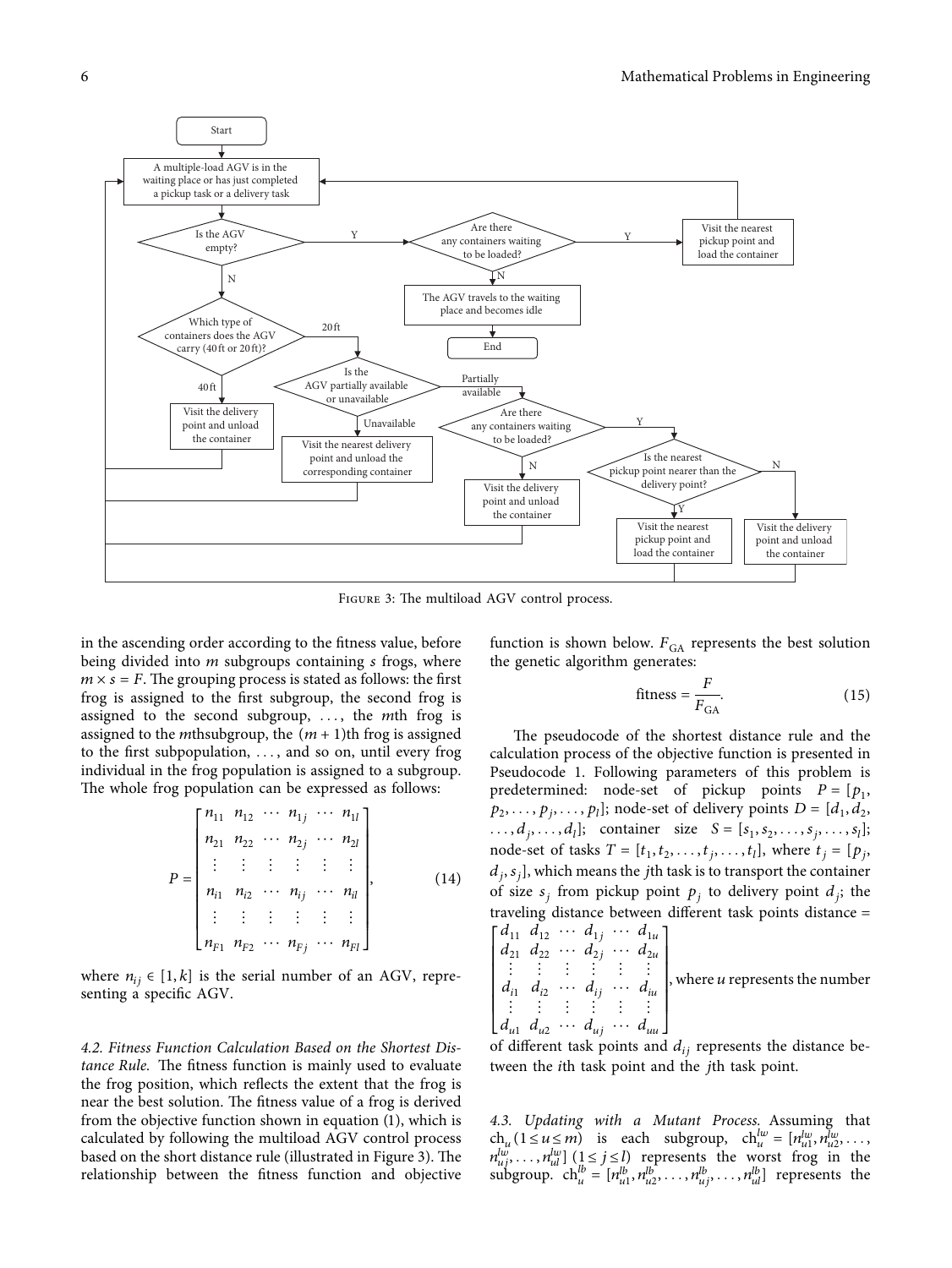<span id="page-6-0"></span>**Initialize**:/∗ initialize tasks and AGVs *T* = InitializeTasks();/\* initialize the pickup point, delivery point, and size of container of tasks  $AGVs =$  Initialize $AGVs$ ();/ $*$  initialize the status of AGV and assign tasks to AGVs randomly **GetRoutes**:/∗ AGV route planning according to tasks assigned *While* there are tasks waiting or AGV is not in the waiting place:/\* for every AGV in AGVs *IF* AGV is in the waiting place or has just completed a pickup task or a delivery task: *IF* AGV is empty: *IF* the number of containers waiting to be loaded  $!= 0$ : AGV visits the nearest pickup point; *route*<sub>p,d,k</sub> = *route*<sub>p,d,k</sub> + 1;/\* update the route of AGVs; AGV<sub>k</sub> travels from current point *p* to pickup point *d ELSE*: AGV travels to the waiting place; *route*<sub>p,d,k</sub> = *route*<sub>p,d,k</sub> + 1;/\* AGV<sub>k</sub> travels from current point *p* to waiting point *d ELSE*: IF the size of the container the AGV is carrying  $== 40$  ft: AGV visits the delivery point; *route*<sub>p,d,k</sub> = *route*<sub>p,d,k</sub> + 1;/\* AGV<sub>k</sub> travels from current point *p* to delivery point *d ELSE*: *IF* AGV is unavailable: AGV visits the nearest delivery point; *route*<sub>p,d,k</sub> = *route*<sub>p,d,k</sub> + 1; /\* AGV<sub>k</sub> travels from current point *p* to delivery point *d ELSE*: *IF* the number of containers waiting to be loaded  $!= 0$ : *IF* the distance travel to the nearest pickup point < the distance travel to the delivery point: AGV visits the nearest pickup point; *route*<sub>p,d,k</sub> = *route*<sub>p,d,k</sub> + 1; /\* AGV<sub>k</sub> travels from current point *p* to pickup point *d ELSE*: AGV visits the delivery point *route*<sub>p,d,k</sub> = *route*<sub>p,d,k</sub> + 1/\* AGV<sub>k</sub> travels from current point *p* to the delivery point *ELSE*: AGV visits the delivery point *route*<sub>p,d,k</sub> = *route*<sub>p,d,k</sub> + 1/\* AGV<sub>k</sub> travels from current point *p* to the delivery point *d RETURN route* **Calculate the objective function**:  $F = \sum_{i} \sum_{i} route_{p,d,k} distance_{p,d,k}/* distance_{p,d,k}$  represents the distance between task point *p* and task point *d* 

PSEUDOCODE 1: The shortest distance rule and the calculation process of the objective function.

best frog in the subgroup, and  $G = [n_1^{gb}, n_2^{gb}, \ldots, n_d]$  $m_j^{gb}, \ldots m_l^{gb}$  ] is the global best frog in the frog population. The specific update strategy is expressed as follows:

$$
d = \begin{cases} \text{randint}(0, \Delta(n)), & \text{if } \mathrm{ch}_{u}^{lb}(t) > \mathrm{ch}_{u}^{lw}(t), \\ \text{randint}(\Delta(n), 0), & \text{if } \mathrm{ch}_{u}^{lb}(t) < \mathrm{ch}_{u}^{lw}(t), \end{cases}
$$
(16)

$$
ch_{u}^{lw}(t+1) = ch_{u}^{lw}(t) + d,
$$
 (17)

where randint is a random integer ranging from 0 to Δ(*n*), or  $\Delta(n)$  to 0, where  $\Delta(n) = ch_u^{lb}(t) - ch_u^{lw}(t)$ , and *t* is the iterative time.

In each subgroup,  $\mathbf{ch}_{u}^{lw}$  is updated by equation (17). During the updating process, a temporary variable new  $\mathrm{ch}^{lw}_u =$  $[n_{u1}^{\text{new}}, n_{u2}^{\text{new}}, \dots, n_{uj}^{\text{new}}, \dots, n_{ul}^{\text{new}}]$  is used to store the updated solution. If new ch<sup>*lw*</sup> is better than ch<sup>*lw*</sup>, which means that the fitness value of new  $\mathrm{ch}^{lw}_u$  is lower than the fitness value of  $\mathrm{ch}^{lw}_u$ , new  $\mathrm{ch}^{lw}_u$  will replace  $\mathrm{ch}^{lw}_u$ . Otherwise,  $G$  will take the place of

 $\ch_u^{lb}$  in equation (16), and new  $\ch_u^{lw}$  is recalculated. After completing the above process, if  $\mathrm{ch}_{u}^{lw}$  is still not updated, a randomly generated new ch<sup>*lw*</sup> will replace ch<sup>*lw*</sup>. The previous process is repeated before reaching the local maximum iterative times. After the local search, all frogs are mixed and regrouped into *m* subgroups, and the above process of local search is repeated until reaching the boundary limits.

The above update strategy may lead to convergence to the local optimal solution. To avoid falling into the local optimum and improve the diversity of the frog population, introducing a mutant process to this algorithm is necessary. The mutant process is developed according to the fitness value after all frogs being regrouped into subgroups, which can guarantee the convergence speed and avoid falling into the local optimum.

The process is expressed as follows:

$$
r_j
$$
 = randint (1, *k*),  $j = [1, 2, ..., k],$  (18)

rand ch<sup>1</sup><sub>u</sub> = [
$$
r_1, r_2, ..., r_j, ..., r_l
$$
], (19)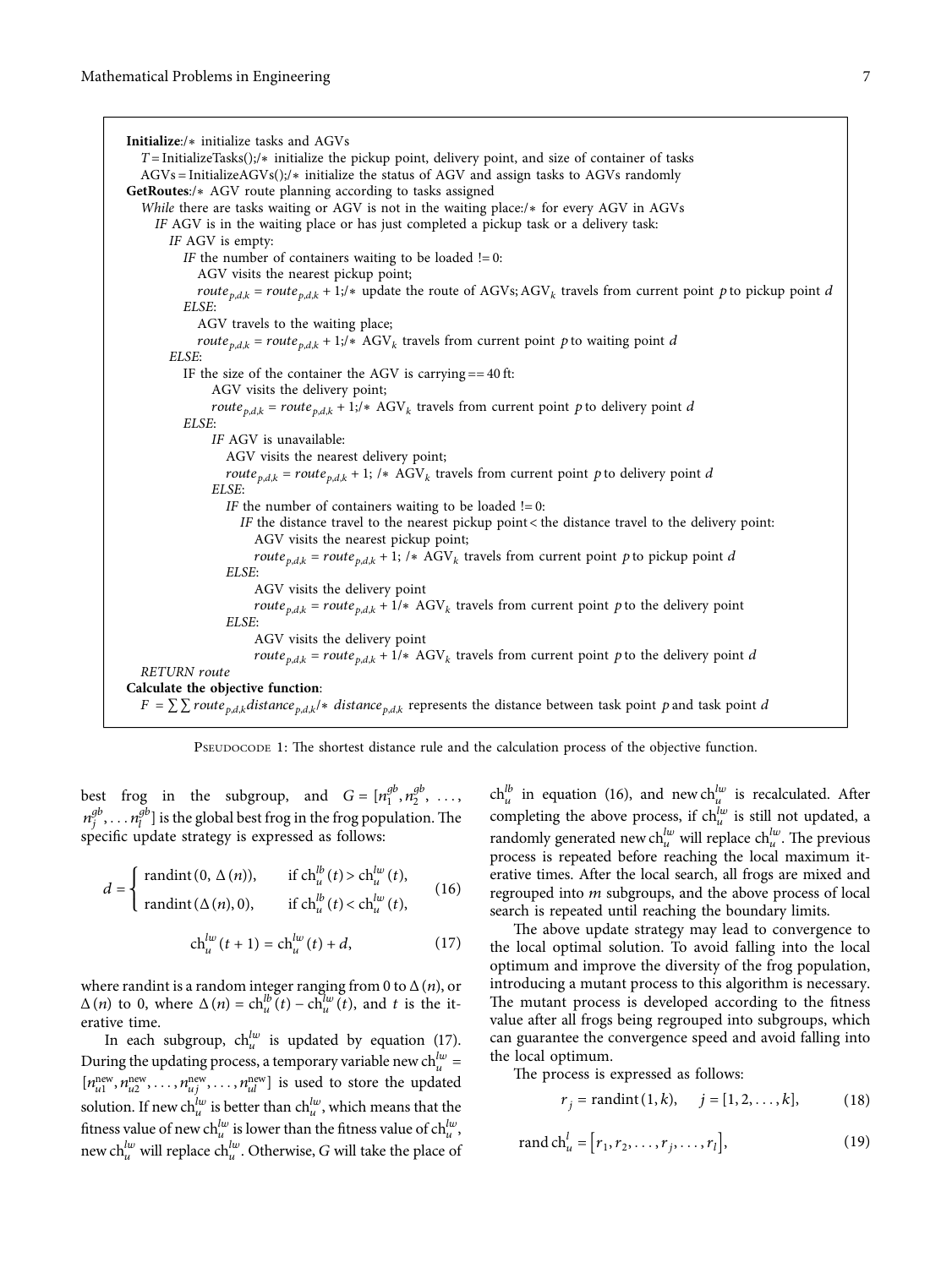<span id="page-7-0"></span>
$$
d = \begin{cases} \text{randint}\big(0, \text{ch}_{u}^{lb}(t) - \text{rand ch}_{u}^{l}(t)\big), & \text{if } \text{ch}_{u}^{lb}(t) > \text{ch}_{u}^{lw}(t), \\ \text{randint}\big(\text{ch}_{u}^{lb}(t) - \text{rand ch}_{u}^{l}(t), 0\big), & \text{if } \text{ch}_{u}^{lb}(t) < \text{ch}_{u}^{lw}(t), \end{cases}
$$
(20)

$$
\text{mut } \text{ch}_{u}^{l} = \text{rand } \text{ch}_{u}^{l} + d. \tag{21}
$$

If the fitness values of rand ch<sup>*l*</sup><sub>*u*</sub> is better than ch<sup>*lb*</sup></sup>, ch<sup>*lb*</sup> will be substitute by rand  $\mathrm{ch}_{\mu}^l$ ; Otherwise, if mut  $\mathrm{ch}_{\mu}^l$  is better than  $ch_u^{\text{lb}}$ ,  $ch_u^{\text{lb}}$  will be substitute by mut  $ch_u^{\text{l}}$ ; otherwise,  $ch_u^{\text{lb}}$  will remain the same, and  $\text{ch}_{u}^{lw}$  will be substitute by rand  $\text{ch}_{u}^{l}$ .

*4.4. Algorithm Process.* In summary, the algorithm process of SFLAMUT is stated as follows:

- (1) Initialize population *P*, and set iteration times  $t = 0$
- (2) Calculate the fitness value of every frog by equation ([15](#page-5-0)), keep the best frog
- (3) Sort the frogs in population according to their fitness value in the ascending order and group the frogs into several subgroups
- (4) Update the worst frog in every subgroup by equations ([16\)](#page-6-0) and [\(17](#page-6-0))
- (5) Divide the updated population into new subgroups
- (6) Apply the mutant process by equations [\(18\)](#page-6-0)∼(21)
- (7) Judge whether the termination criteria is met; if so, the current best frog is the optimum result yielded; otherwise, set  $t = t + 1$  and turn to Step (2)

#### *4.5. Convergence Analysis*

*4.5.1. Local Convergence Analysis.* To facilitate the convergence analysis, we assume that the number of subgroup  $m = 1$ , indicating that the global best frog *G* equals the best frog  $ch_u^{lb}$  in the subgroup at the beginning. Describe equations ([16](#page-6-0)) and [\(17\)](#page-6-0) as follows.

The *t*th iteration:

$$
\operatorname{ch}_{u}^{lw}(t) = \operatorname{Round}\left[r\left(\operatorname{ch}_{u}^{lb} - \operatorname{ch}_{u}^{lw}(t-1)\right)\right] + \operatorname{ch}_{u}^{lw}(t-1),
$$
  

$$
0 < r < 1,
$$
\n
$$
(22)
$$

The  $(t + 1)$ th iteration:

$$
\operatorname{ch}_{u}^{lw}(t+1) = \text{Round}\left[r\left(\operatorname{ch}_{u}^{lb} - \operatorname{ch}_{u}^{lw}(t)\right)\right] + \operatorname{ch}_{u}^{lw}(t),
$$
  

$$
0 < r < 1,
$$
\n
$$
(23)
$$

where  $Round(x)$  is the integer number of x through rounding.

Let  $e_i$  be equal to the difference between the integer number of  $r(\text{ch}_{u}^{lb} - \text{ch}_{u}^{lw} (i-1))$  through rounding and  $r(\text{ch}^{lb}_u - \text{ch}^{lw}_u(i-1))$ , equations (24) and (25) can be derived as follows:

$$
e_{t} = \text{Round}\left[r\left(\text{ch}_{u}^{lb} - \text{ch}_{u}^{lw}\left(t - 1\right)\right)\right] - r\left(\text{ch}_{u}^{lb} - \text{ch}_{u}^{lw}\left(t - 1\right)\right),\tag{24}
$$

$$
e_{t+1} = \text{Round}\left[r\left(\text{ch}_{u}^{lb} - \text{ch}_{u}^{lw}\left(t\right)\right)\right] - r\left(\text{ch}_{u}^{lb} - \text{ch}_{u}^{lw}\left(t\right)\right). \tag{25}
$$

Substitute equation (24) into equation (22) and equation (25) into equation (23), and let  $\Delta \text{ch}_{u}^{l}(t+1) = \text{ch}_{u}^{l}$  $(t + 1) - ch<sub>u</sub><sup>l</sup>(t)$ , then equation (26) can be derived from  $\text{(equation (23) - equation (22))}:$ 

$$
\Delta \mathrm{ch}_{u}^{lw} (t+1) = (1-r) \Delta \mathrm{ch}_{u}^{lw} (t) + e_{t+1} - e_{t}. \tag{26}
$$

Substitute equations (24) and (25) into equation (26):

$$
\Delta \mathrm{ch}_{u}^{lw} \left( t + 1 \right) - \Delta \mathrm{ch}_{u}^{lw} \left( t \right) = \Delta \mathrm{Round},\tag{27}
$$

where  $\Delta \text{Round} = \text{Round}[r(\text{ch}_{u}^{lb} - \text{ch}_{u}^{lw}(t) + \Delta \text{ch}_{u}^{lw}(t))]$ Round  $[r(\text{ch}^{lb}_u - \text{ch}^{lw}_u(t))]$ .

If  $ch_u^{\text{lb}} - ch_u^{\text{lw}}(t) \ge 0$ , we can yield that  $\Delta ch_u^{\text{lw}}(t+1)$  $\geq$  0 and  $\Delta$ ch<sup>l*w*</sup> (*t*) ≥ 0. In this case,  $-\Delta$ ch<sup>*lw*</sup> (*t*) ≤ ΔRound ≤ 0. If  $\Delta \text{ch}_{u}^{lw}(t) \neq 0$ , equation (28) can be derived:

$$
\frac{\Delta \mathrm{ch}_{u}^{\mathrm{lw}}(t+1)}{\Delta \mathrm{ch}_{u}^{\mathrm{lw}}(t)} = 1 + \frac{\Delta \mathrm{Round}}{\Delta \mathrm{ch}_{u}^{\mathrm{lw}}(t)}, \quad -\Delta \mathrm{ch}_{u}^{\mathrm{lw}}(t) \le \Delta \mathrm{Round} < 0. \tag{28}
$$

Let *q*(*t*) be equal to 1 + ( $\Delta$ Round/ $\Delta$ ch<sup>*lw*</sup>(*t*)). From equation (28), we can identify that  $0 < q(t) < 1$ . In this case,  $\lim_{t\to\infty} \Delta \text{ch}_{u}^{lw}(t) = 0$  and  $\lim_{t\to\infty} \text{ch}_{u}^{lw}(t) = \text{ch}_{u}^{lb}$ , indicating that the result converges to the local optimal solution.

If  $ch_u^{lb} - ch_u^{lw}(t) \le 0$ , we can yield the same result according to the above derivation similarly.

*4.5.2. Global Convergence Analysis.* As SFLAMUT is a kind of random search techniques, we determine whether SFLAMUT can get the global optimization solution through the convergence criteria of the stochastic algorithm proposed by Solis and Wets [\[21](#page-12-0)] as follows.

For optimization problem 〈*A, f*〉, we seek a point *x* in *A* which minimizes *f* on *A*. *D* is a random search algorithm,  $X_k$  is the solution of the *k*th iteration, and the solution of the next iteration is  $X_{k+1} = D(X_k, \alpha)$ , where *A* is the feasible solution space, *f* is the fitness function,  $\alpha$  is a solution algorithm *D* once found.

Condition H1:  $f(D(x, \alpha)) \le f(x)$ , and if  $\alpha \in A$ ,  $f(D(x, \alpha)) \leq f(\alpha)$ .

Condition H2: for any subset *B* of *A* with  $\nu(B) > 0$ , we have that  $\prod_{k=0}^{\infty} (1 - \mu_k(B)) = 0$ , where *v*(*B*) is the Lebesgue measure on the set *A*, and  $\mu_k(B)$  is the probability measure of solution at iteration *k* on the set *B*.

Convergence Theory (Global Search) [\[21](#page-12-0)]: suppose that *f* is a measurable function, *A* is a measurable subset of *R<sup>n</sup>*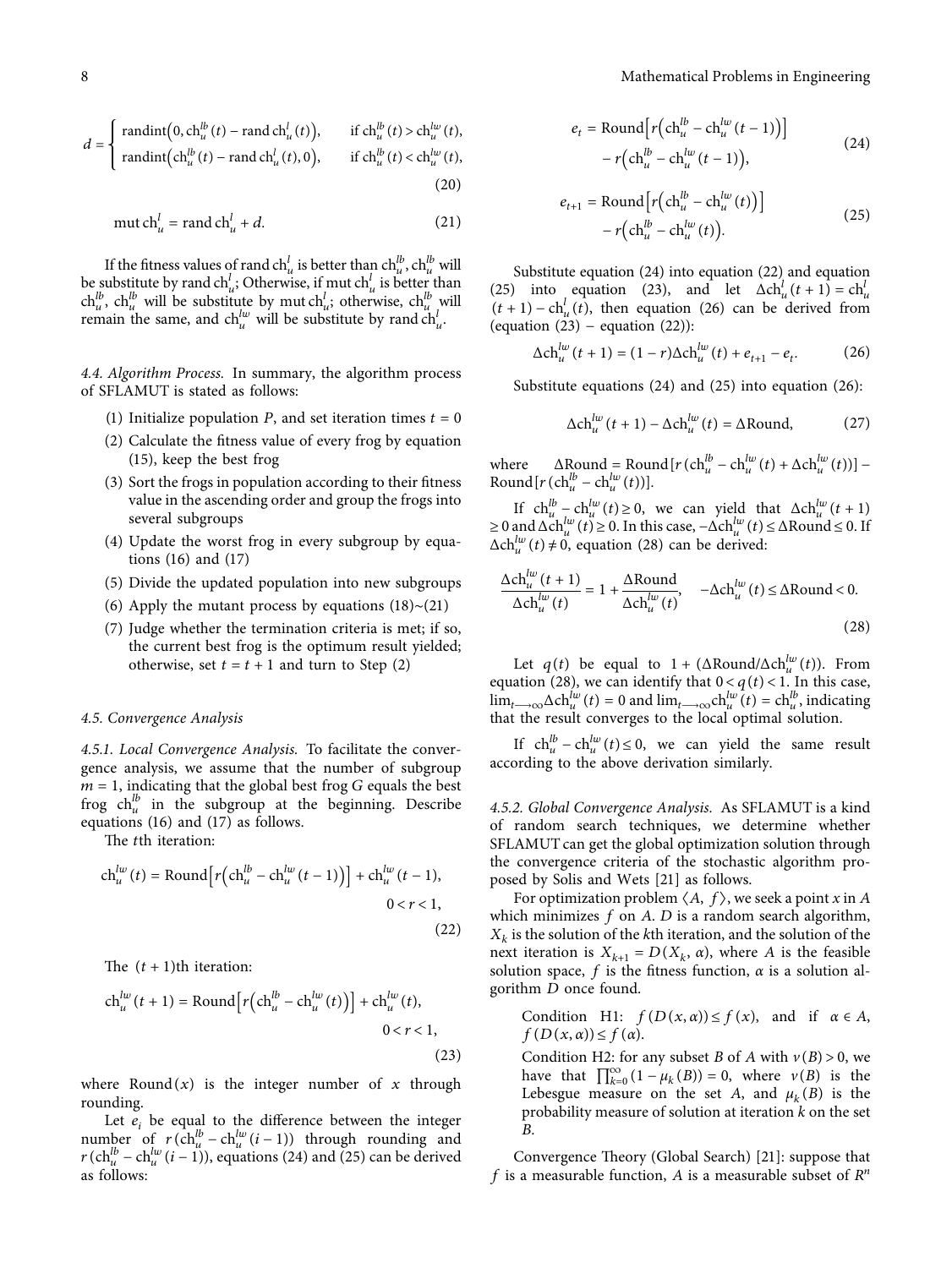<span id="page-8-0"></span>and Conditions H1 and H2 are satisfied. Let  $\{x_k\}_{k=0}^{\infty}$  be a sequence generated by algorithm *D*. Then,

$$
\lim_{k \to \infty} P(x_k \in R_{\varepsilon}) = 1, \tag{29}
$$

where  $R_{\varepsilon}$  is the set of global best solutions and  $P(x_k \in R_{\varepsilon})$  is the probability that the point  $x_k$  generated by the algorithm is in *R<sup>ε</sup>* at step *k*.

To verify whether SFLAMUT can get the global optimization solution or not, we just need to verify whether SFLAMUT satisfies Conditions H1 and H2. For SFLAMUT, algorithm *D* can be defined as follows:

$$
D(X_b(k), X_i(k)) = \begin{cases} X_b(k), & f(X_b(k)) \le f(X_i(k)), \\ X_i(k), & f(X_b(k)) > f(X_i(k)). \end{cases}
$$
\n(30)

It is obvious that algorithm *D* satisfies Condition H1. If algorithm satisfies Condition H2, the union of all solutions algorithm *D* once found can consist of the feasible solution space, that is,

$$
\bigcup_{i=1}^{F} R_{i,k} \supseteq A,\tag{31}
$$

where  $R_{ik}$  is the solution algorithm *D* found at iteration times *k* and *A* is the feasible solution space. From equation [\(22\)](#page-7-0), we have that

$$
R_{i,t} = \text{Round}\big[r\big(X_b - X_i(t-1)\big)\big] + X_i(t-1), \quad 0 < r < 1. \tag{32}
$$

From local convergence analysis, we have proved that  $\lim_{t\to\infty}$ ch<sub> $u$ </sub><sup>lw</sup> (*t*) = ch<sub>u</sub><sup>*l*b</sup>, so when *t* → ∞,  $R_{i,t}$  →  $X_b$ . In this case,  $\nu(\cup_{i=1}^{F} R_{i,t} \cap A) < \nu(A)$ , which means that the algorithm cannot ensure the global convergence if just updated through equations  $(16)$  $(16)$  and  $(17)$  $(17)$ . Therefore, we introduce the mutant process (equations [\(18\)](#page-6-0)∼[\(21](#page-7-0))) to the updating process. *Xi*(*t*) will be generated randomly through the mutant process after every iteration. In this case, if *t* →  $\infty$ , we have that  $\cup_{i=1}^{F} R_{i,t} = A$ , indicating that equation (31) is satisfied. In this case, for any subset *B* of *A*, we have that  $0 < \mu_k(B) = \sum_{i=0}^F \mu_{i,k}(B) \le 1$ ,  $\prod_{k=0}^{\infty} (1 - \mu_k(B)) \longrightarrow \lim_{k \longrightarrow \infty} (1 - \sum_{i=0}^{F} \mu_{i,k}(B))^k = 0$ , which means the probability that algorithm *D* cannot find the solution in *B* is zero, and therefore, Condition H2 is satisfied.

In conclusion, the updating process of equations ([16\)](#page-6-0) and ([17\)](#page-6-0) can ensure that the algorithm converges to the current optimal position; however, it cannot guarantee the global convergence. When equations [\(16](#page-6-0)) and [\(17](#page-6-0)) cannot generate a better solution, equations [\(18](#page-6-0))∼([21\)](#page-7-0) randomly generate a solution to substitute a current solution, which can expand the sample space. In this case, as iteration times  $k \longrightarrow \infty$ , the probability that SFLAMUT converges to the global optimum solution is 1, which indicates the global convergence of SFLAMUT.

## **5. Experimental Results**

*5.1. Description of the Experiments. The proposed mathe*matical model and SFLAMUT were tested by computational experiments on hypothetical automated container terminals, in which multiload AGVs are employed. The computational experiment was performed by the Python program. We choose algorithms including genetic algorithm (GA), shuffled frog leaping algorithm (SFLA), and quantum-inspired shuffled frog leaping algorithm (QSFLA) as our benchmarks. The difference between the given algorithms is presented as follows:

- (1) GA: traditional genetic algorithm with roulette wheel selection process, single-point crossover process, and a mutant process
- (2) SFLA: traditional shuffled frog leaping algorithm with improved updating process suitable for solving integer programming problems
- (3) QSFLA: shuffled frog leaping algorithm and quantum computation are combined to generate QSFLA, the solution space of which is transformed from quantum space into real space
- (4) SFLAMUT: an improved shuffled frog leaping algorithm with a mutant process as stated in Section [4](#page-4-0)

5.2. Parameter Settings. The parameters in the mathematical model we proposed were set as follows: The number of pickup points was set to 5, the number of delivery points to 5, and the number of multiload AGVs to 5. The parameters of different algorithms are presented in Table [1](#page-9-0). The sign "—" represents that the parameter of the algorithm does not exist.

We used GA, QSFLA, SFLA, and SFLAMUT to solve the mathematical model, respectively, and evaluated the performance of the algorithms by comparing the convergence speed, optimal results, and stability at a fixed hybrid iteration number of 500.

For tasks of different numbers ranging from 10 to 80, each algorithm was executed 50 times independently in order to reduce the impact of random factors. We calculated the best value, worst value, and mean value of the optimal results generated by 50 experimental runs of each algorithm. Details are shown in Table [2](#page-9-0).

*5.3. Results and Discussion.* From Table [2,](#page-9-0) we can figure out that when it comes to searching for a better optimum solution, intelligent optimization algorithms (SFLA, QSFLA, and SFLAMUT) perform better than the traditional heuristic algorithm (GA) in terms of the best value, worst value, and mean value in most cases. This is because GA with selection and crossover process will retain the genes of the best individuals to the next generation, leading to falling into the local optimum especially when the population size is small. However, SFLA, QSFLA, and SFLAMUT with the updating process of global information exchange can avoid falling into the local optimum to some extent. Although SFLA, QSFLA, and SFLAMUT perform better with respect to optimal solutions, they have longer running time than GA due to a more complex searching process. This limitation can be accepted in the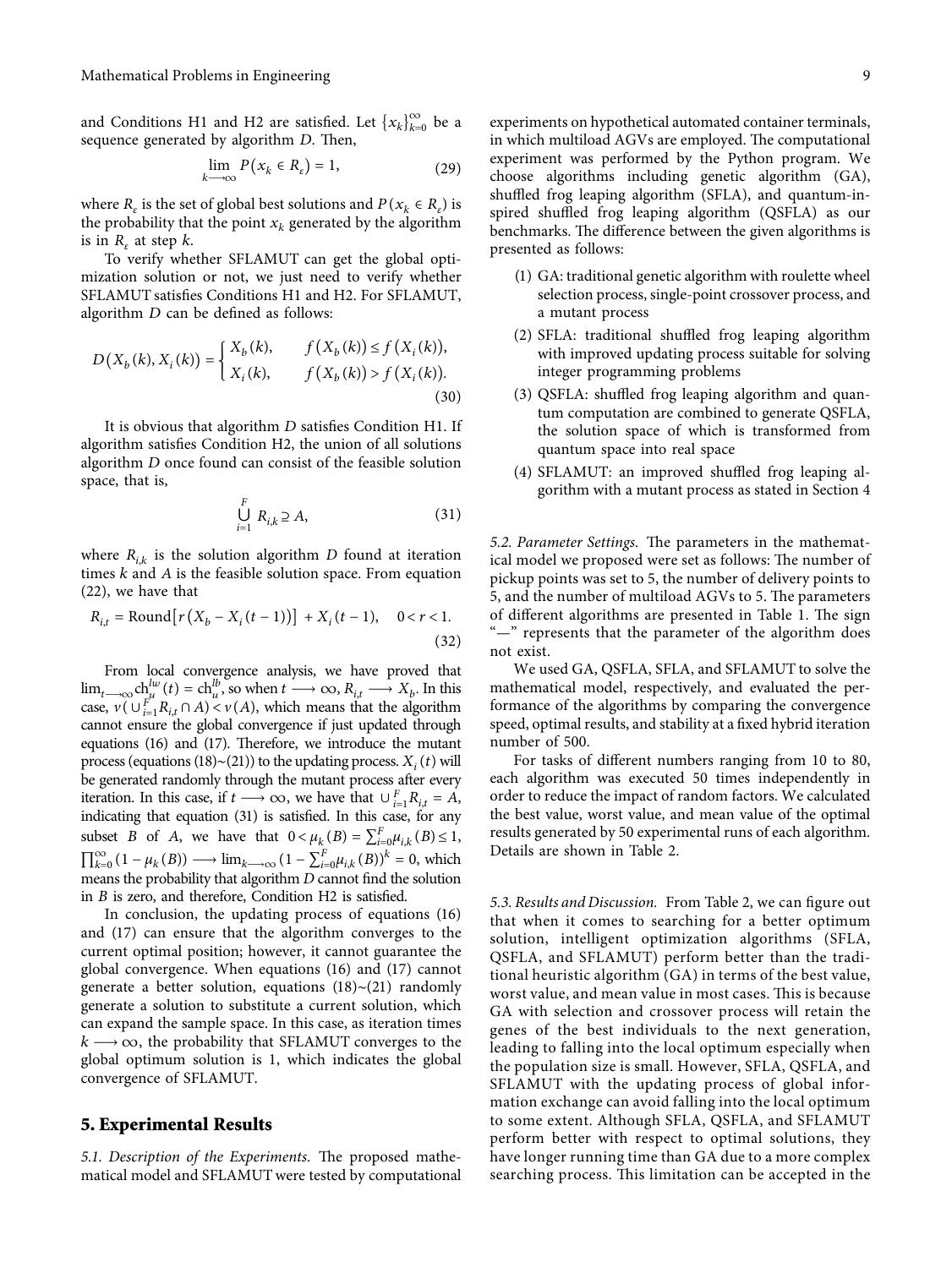<span id="page-9-0"></span>

| Number of tasks | Algorithm                  | Population size | Mutation rate | Number of subgroup               | Number of internal interaction |
|-----------------|----------------------------|-----------------|---------------|----------------------------------|--------------------------------|
| 10              | GA                         | $10\,$          | 0.1           |                                  |                                |
|                 | ${\rm SFLA}$               | 10              |               | 5                                | $\overline{\mathbf{c}}$        |
|                 | <b>QSFLA</b>               | 10              |               | 5                                | $\overline{c}$                 |
|                 | SFLAMUT                    | 10              |               | 5                                | $\overline{c}$                 |
| 20              | GA                         | 20              | 0.1           |                                  |                                |
|                 | <b>SFLA</b>                | $20\,$          |               | $10\,$                           | $\boldsymbol{2}$               |
|                 | <b>QSFLA</b>               | 20              |               | 10                               | $\overline{c}$                 |
|                 | SFLAMUT                    | 20              |               | 10                               | $\overline{c}$                 |
|                 | ${\rm GA}$                 | 30              | 0.1           |                                  |                                |
| 30              | <b>SFLA</b>                | 30              |               | $10\,$                           | 3                              |
|                 | <b>QSFLA</b>               | 30              |               | 10                               | 3                              |
|                 | SFLAMUT                    | 30              |               | 10                               | 3                              |
| 40              | ${\rm GA}$                 | 40              | $0.1\,$       | $\qquad \qquad -$                |                                |
|                 | <b>SFLA</b>                | 40              |               | 20                               | $\boldsymbol{2}$               |
|                 | <b>QSFLA</b>               | 40              |               | 20                               | $\sqrt{2}$                     |
|                 | SFLAMUT                    | 40              |               | 20                               | $\overline{c}$                 |
|                 | GA                         | 50              | 0.1           | $\overline{\phantom{0}}$         |                                |
| 50              | <b>SFLA</b>                | 50              |               | $25\,$                           | $\sqrt{2}$                     |
|                 | $\operatorname{\sf QSFLA}$ | 50              |               | 25                               | $\sqrt{2}$                     |
|                 | SFLAMUT                    | 50              |               | 25                               | $\overline{c}$                 |
| 60              | ${\rm GA}$                 | 60              | 0.1           | $\overbrace{\phantom{12322111}}$ |                                |
|                 | SFLA                       | 60              |               | 30                               | $\overline{c}$                 |
|                 | <b>QSFLA</b>               | 60              |               | 30                               | $\overline{c}$                 |
|                 | SFLAMUT                    | 60              |               | 30                               | $\overline{c}$                 |
| 70              | GA                         | $70\,$          | 0.1           | $\qquad \qquad -$                | —                              |
|                 | <b>SFLA</b>                | $70\,$          |               | 35                               | $\sqrt{2}$                     |
|                 | <b>QSFLA</b>               | 70              |               | 35                               | $\overline{\mathbf{c}}$        |
|                 | SFLAMUT                    | 70              |               | 35                               | $\overline{c}$                 |
| 80              | GA                         | 80              | 0.1           | $\hspace{0.1mm}-\hspace{0.1mm}$  |                                |
|                 | <b>SFLA</b>                | $80\,$          |               | 40                               | $\overline{\mathbf{c}}$        |
|                 | <b>QSFLA</b>               | 80              |               | 40                               | $\overline{\mathbf{c}}$        |
|                 | SFLAMUT                    | 80              |               | 40                               | $\overline{c}$                 |

Table 1: Parameter settings of GA, SFLA, QSFLA, and SFLAMUT.

TABLE 2: The results of GA, SFLA, QSFLA, and SFLAMUT.

| Number of task | Algorithm      | Best value | Worst value | Mean value | Standard deviation | Running time (s) |
|----------------|----------------|------------|-------------|------------|--------------------|------------------|
| 10             | GA             | 274        | 278         | 276        | 1.84               | 13.29            |
|                | <b>SFLA</b>    | 274        | 274         | 274        | 0.00               | 48.66            |
|                | <b>QSFLA</b>   | 274        | 274         | 274        | 0.00               | 65.31            |
|                | <b>SFLAMUT</b> | 274        | 274         | 274        | 0.00               | 50.85            |
| 20             | GA             | 340        | 376         | 358        | 12.80              | 66.62            |
|                | <b>SFLA</b>    | 328        | 348         | 336        | 6.85               | 256.19           |
|                | <b>QSFLA</b>   | 336        | 352         | 344        | 5.33               | 352.88           |
|                | <b>SFLAMUT</b> | 328        | 340         | 332        | 5.03               | 273.24           |
| 30             | GA             | 428        | 474         | 452        | 14.80              | 42.38            |
|                | <b>SFLA</b>    | 416        | 440         | 426        | 7.23               | 179.25           |
|                | <b>QSFLA</b>   | 428        | 452         | 439        | 6.88               | 248.90           |
|                | SFLAMUT        | 406        | 434         | 425        | 8.85               | 187.57           |
| 40             | GA             | 632        | 666         | 646        | 10.48              | 93.99            |
|                | <b>SFLA</b>    | 608        | 636         | 625        | 9.80               | 352.66           |
|                | <b>QSFLA</b>   | 612        | 658         | 636        | 14.42              | 493.33           |
|                | SFLAMUT        | 608        | 628         | 620        | 5.85               | 381.65           |
| 50             | GA             | 780        | 808         | 790        | 9.35               | 88.59            |
|                | SFLA           | 772        | 786         | 778        | 5.32               | 335.90           |
|                | <b>QSFLA</b>   | 772        | 794         | 783        | 7.19               | 471.73           |
|                | SFLAMUT        | 760        | 784         | 774        | 7.15               | 358.49           |
| 60             | GA             | 926        | 974         | 948        | 12.78              | 141.50           |
|                | <b>SFLA</b>    | 914        | 950         | 932        | 11.37              | 542.50           |
|                | <b>QSFLA</b>   | 928        | 960         | 948        | 9.23               | 758.42           |
|                | <b>SFLAMUT</b> | 910        | 946         | 927        | 12.62              | 582.16           |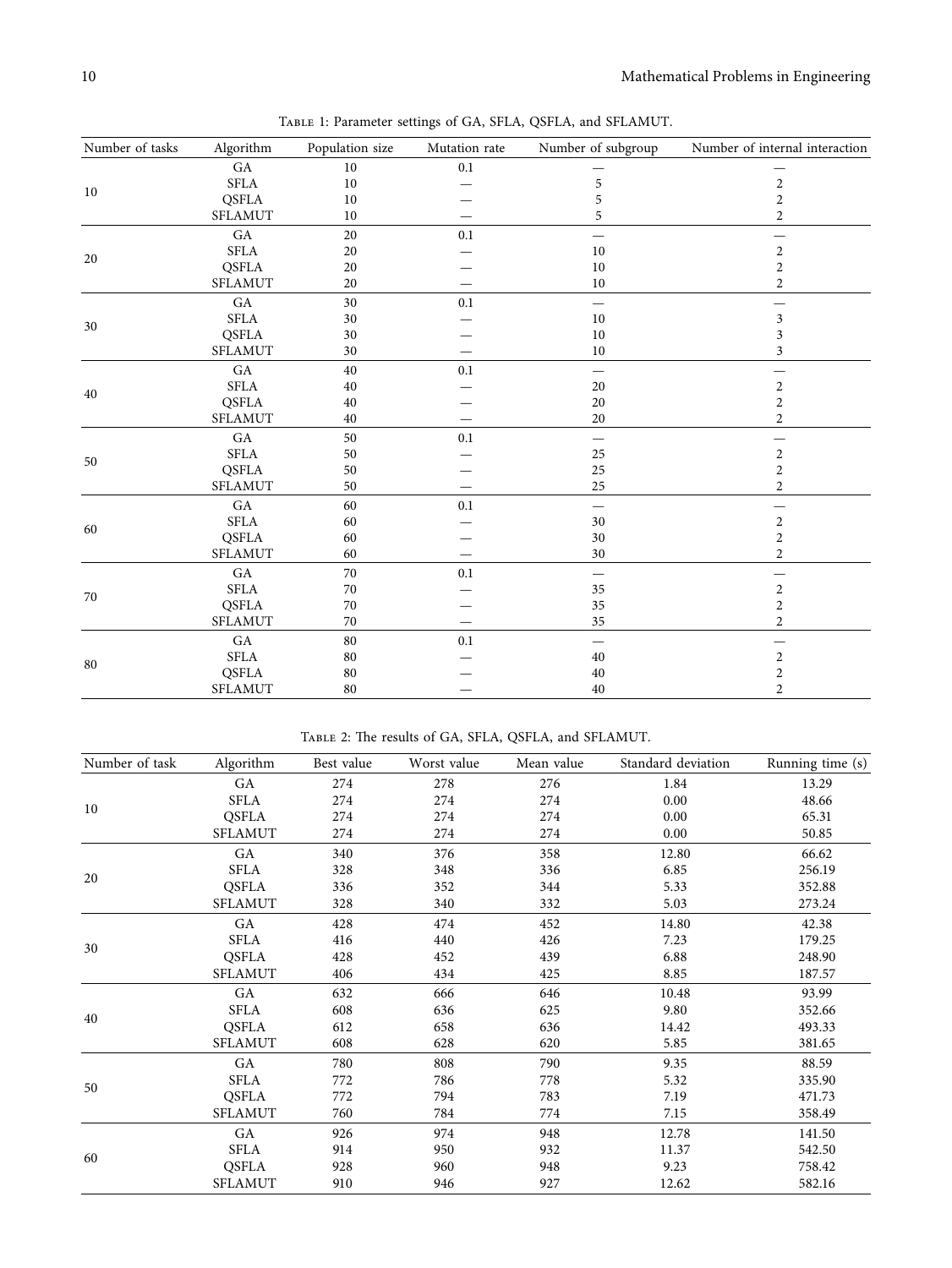| Number of task | Algorithm      | Best value | Worst value | Mean value | Standard deviation | Running time (s) |
|----------------|----------------|------------|-------------|------------|--------------------|------------------|
| 70             | GA             | 1138       | 1166        | 1150       | 10.46              | 153.68           |
|                | <b>SFLA</b>    | 1108       | 1148        | 1126       | 9.91               | 592.01           |
|                | OSFLA          | 1134       | 1164        | 1145       | 11.12              | 827.36           |
|                | <b>SFLAMUT</b> | 1106       | 1148        | 1126       | 12.54              | 639.29           |
| 80             | GA             | 1192       | 1224        | 1214       | 9.32               | 205.87           |
|                | <b>SFLA</b>    | 1176       | 1224        | 1197       | 15.70              | 800.00           |
|                | <b>OSFLA</b>   | 1196       | 1228        | 1214       | 10.49              | 1090.99          |
|                | SFLAMUT        | 1168       | 1218        | 1194       | 15.78              | 851.53           |

TABLE 2: Continued.

case we consider because the task assignment process should be completed in advance, not in operation, which means there is plenty of time to execute each algorithm. Among intelligent optimization algorithms (SFLA, QSFLA, and SFLAMUT), SFLAMUT we proposed yielded the minimum best value, the minimum worst value, and the minimum mean value, indicating far better optimal results than the other three algorithms in all experiments we carried out. That means SFLAMUT has the potential to find the global optimum solution, despite a slightly longer running time. Besides, SFLAMUT has a relatively low value with respect to the standard deviation, which indicates better search accuracy and credibility.

The optimization process of these four algorithms is compared in Figures 4[–11](#page-11-0). As depicted in each figure, the vertical axis is the objective function, whose value is obtained from the mean value of 50 experimental runs of each algorithm, and the horizontal axis is the evolutionary generation (iteration times).

As Figures 4[–11](#page-11-0) show, intelligent optimization algorithms (SFLA, QSFLA, and SFLAMUT) have a faster convergence speed than the traditional heuristic algorithm (GA) in most cases. However, as the complexity of the problem increases, QSFLA and GA have almost similar performance concerning convergence speed and optimum results, which indicates QSFLA performs worse when solving complex problems. This is reasonable because QSFLA transforms the solution space from real space into quantum space, which improves the diversity but increases the randomness of the solution, leading to the slowness of convergence speed, especially when solving complicated problems. Therefore, when the iteration times are fixed, the results QSFLA yielded become worse and worse as problems become more and more complex (as shown in Figures [9–11\)](#page-11-0). SFLA and SFLAMUT always perform better than QSFLA and GA because they have similar improved updating process as equations ([16](#page-6-0)) and ([17](#page-6-0)) show. Such an updating process maintains the advantages (avoiding falling into the local optimum and a faster convergence speed) of traditional SFLA and is suitable for solving the integer programming problem in the meantime. Compared with SFLA, SFLAMUT has the best performance among the four algorithms. We add the mutant process (equations ([18](#page-6-0))∼[\(21\)](#page-7-0)) into the updating process of SFLAMUT,







FIGURE 5: The optimization process of 20 tasks.

which enables SFLAMUT to randomly generate a solution compared with the local best solution, leading to more chances to find the global optimum solution when iteration times are fixed.

Based on previous analysis, we can conclude that the SFLAMUT algorithm has a better global searching ability and a faster convergence speed.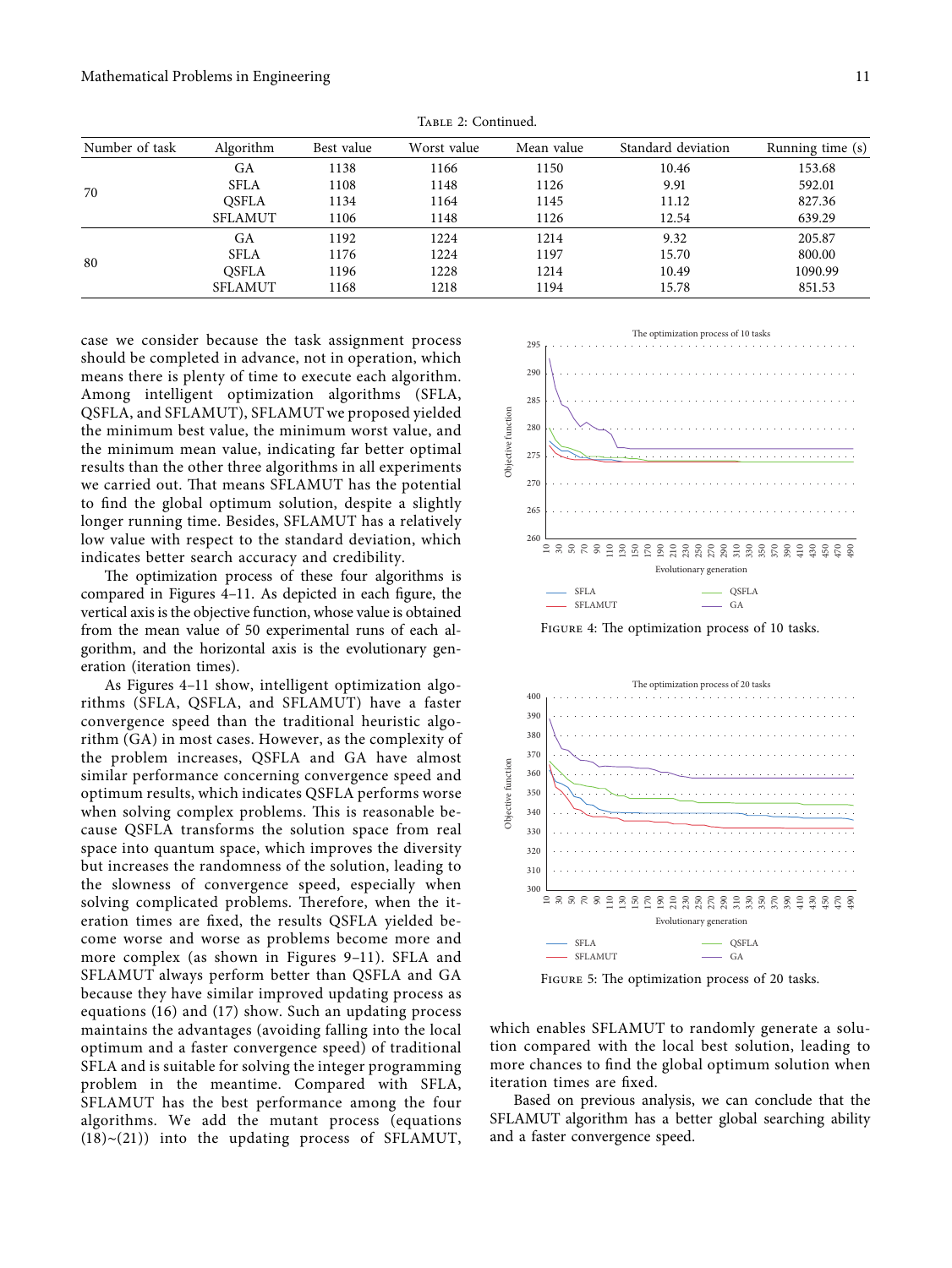<span id="page-11-0"></span>

FIGURE 6: The optimization process of 30 tasks.



FIGURE 7: The optimization process of 40 tasks.



FIGURE 8: The optimization process of 50 tasks.











FIGURE 11: The optimization process of 80 tasks.